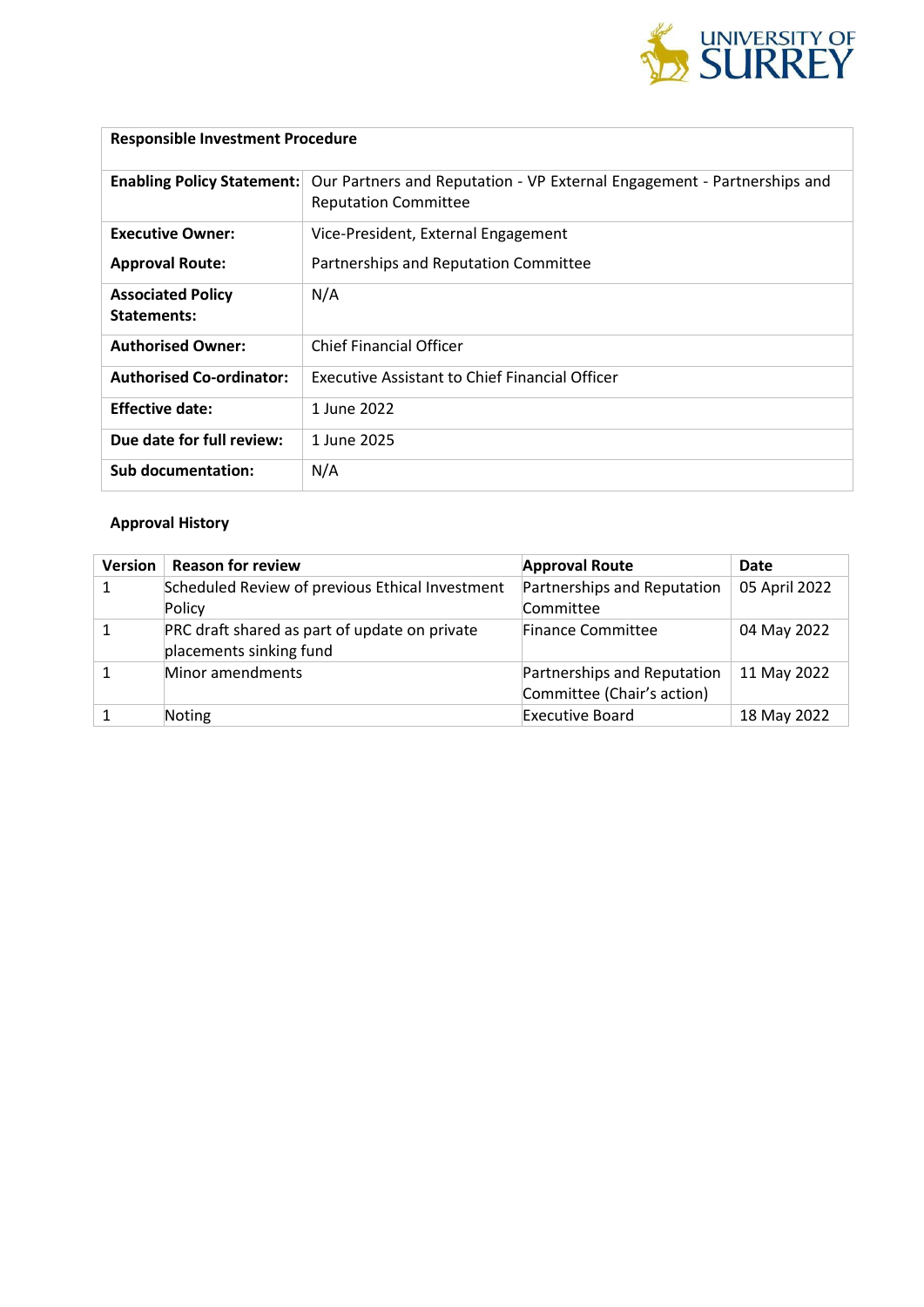### **1. Purpose**

This procedure supports the University in ensuring that the companies in which it invests, either directly or through an intermediary, adopt high ethical standards and demonstrate a positive approach to the environmental, social and governance (ESG) factors outlined in appendix 1.

### **2. Scope and Exceptions to the Procedure**

- **2.1** This procedure is binding on the following:
	- a) The University Council which has powers under its Ordinances to invest moneys belonging to or held by the University
	- b) any Committee to which the University Council delegates these powers in accordance with the University's approved Scheme of Delegation
	- c) Staff involved in the investment management process
	- d) The University's investment managers who manage the University's endowment and nonendowment investment portfolios on a discretionary basis.
- **2.2** Any exceptions to this procedure require approval of the Partnerships and Reputation Committee.

### **3. Definitions and Terminology**

- **3.1** Responsible Investment Investing in businesses that demonstrate a positive approach to environmental, social and governance (ESG) factors (see appendix 1).
- **3.2** Collective Investment Vehicle a fund that invests in a range of equities, bonds or other assets. Includes unit trusts, investment trusts, ETFs (Exchanged Traded Funds - An exchange-traded fund (ETF) is a basket of securities that trades on an exchange just like a stock does. They may contain all types of investments, including stocks, commodities, or bonds) and OEICs (Open Ended Investment Companies).
- **3.3** Exempt Charity a charity which, inter alia, is not registered with, or directly regulated by, the Charity Commission, but which is required to comply with charity law.

### **4. Procedural Principles**

- **4.1** The University will seek to invest in companies and Collective Investment Vehicles which demonstrate a positive approach to Responsible Investment.
- **4.2** The University expects its investment managers, as part of their normal investment research and analysis, to take account of ESG factors in the selection, retention and realisation of investments. This is insofar as these matters are regarded as materially impacting on current and future valuations of individual investments, as ESG factors play a significant role in determining risk and return. The University considers that companies' effective management of the risks associated with ESG matters can lead to long term financial benefits. Taking account of such considerations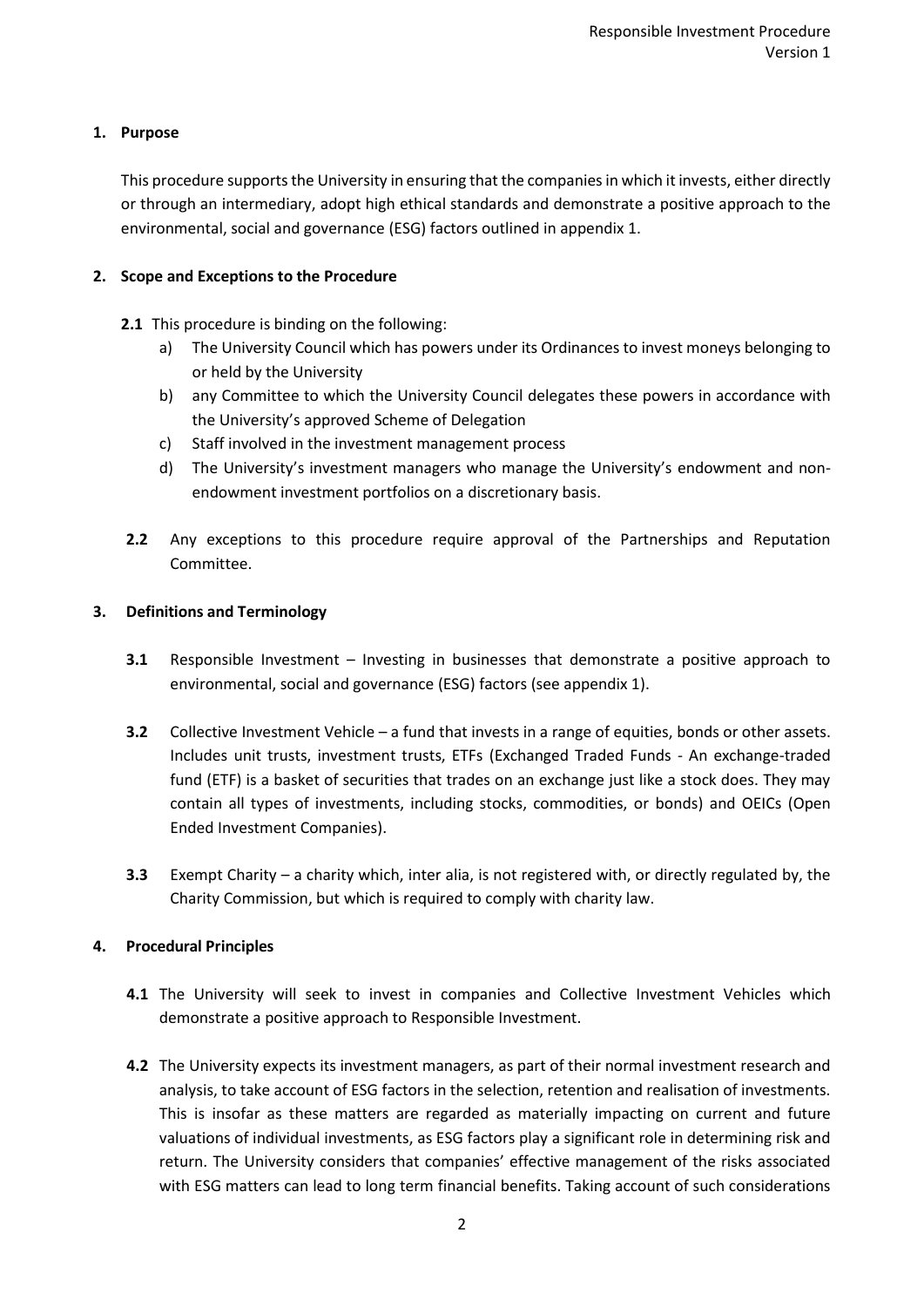is seen as forming part of the investment managers' normal fiduciary duty.

- **4.3** The University expects its investment managers to have adopted th[e UN Principles for Responsible](https://www.unpri.org/about-us/what-are-the-principles-for-responsible-investment)  [Investment](https://www.unpri.org/about-us/what-are-the-principles-for-responsible-investment) and encourages them to engage with the companies they invest in on ESG matters, using shareholder voting rights to influence company behaviours, or by withdrawing or reducing investment holdings when appropriate . The University believes that this will raise standards in a way that is consistent with University values and with improvements in long term shareholder value.
- **4.4** Factors that the University would expect its investment managers to take into account when making investment decisions and engaging with companies are shown at **Appendix 1.**
- **4.5** Collective investment vehicles will be periodically reviewed on a 'case by case' basis as to whether the criteria governing the fund and its underlying assets are broadly consistent with the principles of Responsible Investment.
- **4.6** The investment managers have discretion to choose individual stocks whilst operating within the criteria set out above.
- **4.7** Staff, students and other stakeholders may address any questions, suggestions or concerns regarding this procedure to the Chief Financial Officer at any time. Students may, additionally, channel any comments through the President of the Students' Union, who is a member of the University Council.

#### **5. Governance Requirements**

#### **5.1 Implementation: Communication Plan**

This updated procedure will be uploaded to the University's website and copied directly to those engaged in the investment process and to the University's investment managers.

#### **5.2 Implementation: Training Plan**

N/A

### **5.3 Review**

This procedure has a review period of every three years.

#### **5.4 Legislative Context and Higher Education Sector Guidance or Requirements**

The University is an Exempt Charity. The legal framework, duties and discretions that charities have when investing their charity's funds are set out in Charities and investment matters: a guide [for Trustees \(CC14\)](https://www.gov.uk/government/publications/charities-and-investment-matters-a-guide-for-trustees-cc14) (October 2011, updated August 2016). This guidance states that any charity can decide to invest ethically, even if the investment might provide a lower rate of return than an alternative investment. However, a charity's trustees must be able to justify why it is in the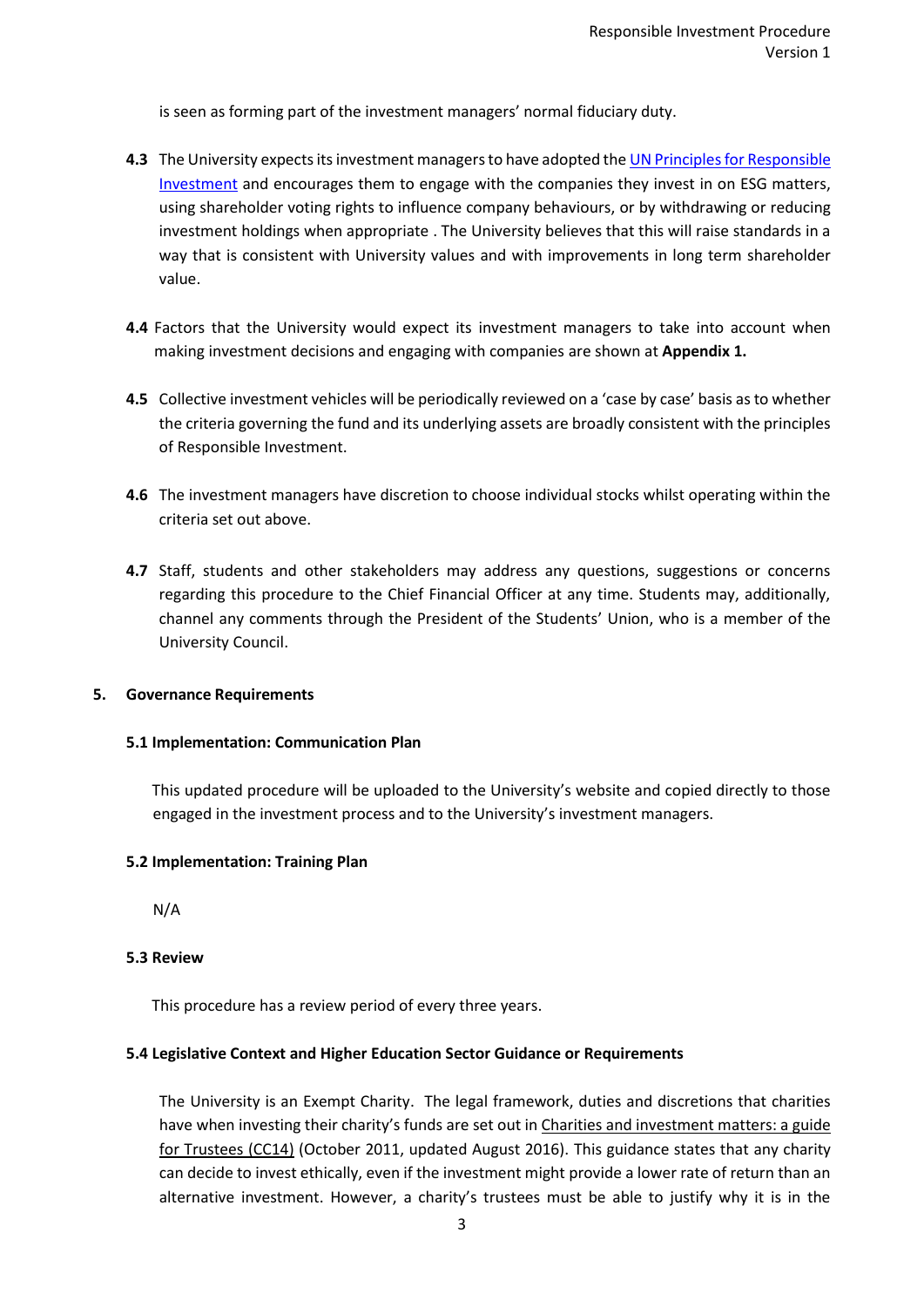charity's best interests to invest in this way, with the law permitting the following reasons:

- a) a particular investment conflicts with the aims of the charity
- b) the charity might lose supporters or beneficiaries if it does not invest ethically
- c) there is no significant financial detriment.

The Charity Commission is currently consulting on proposed changes to CC14 that are intended to provide greater clarity for charity trustees adopting a responsible approach to investing charity funds.

#### **5.5 Sustainability**

This procedure supports environmental sustainability by embedding ESG principles into investment decisions.

#### **6. Stakeholder Engagement and Equality Impact**

**6.1** An Equality Impact Assessment was completed on 29/3/2022 and is held by the Authorised Co-ordinator.

The University is strongly committed to equality of opportunity and the promotion of diversity for the benefit of all members of the University community. The University's approach is to promote equality across the full range of its activities, in employment, teaching and learning and as a partner working with and within local, national and international communities. Equality Analysis is a process which examines how the impact of the procedure has been considered on the diverse characteristics and needs of everyone it affects. This procedure has been reviewed and no negative impact on equality has been identified.

The University expects its fund managers to adopt a positive approach to equality, diversity and inclusion when acting on its behalf.

**6.2** Stakeholder Consultation was completed, as follows:

| <b>Stakeholder</b>    | <b>Nature of Engagement</b> | Date       | <b>Name of Contact</b> |  |
|-----------------------|-----------------------------|------------|------------------------|--|
| Governance            | Consultation                | 28/03/2022 | Andrea Langley         |  |
| Health & Safety       | Consultation                | 23/02/2022 | Paul Daniell           |  |
| Equality, Diversity & | Consultation                | 23/03/2022 | Michael Hassell        |  |
| Inclusion             |                             |            |                        |  |